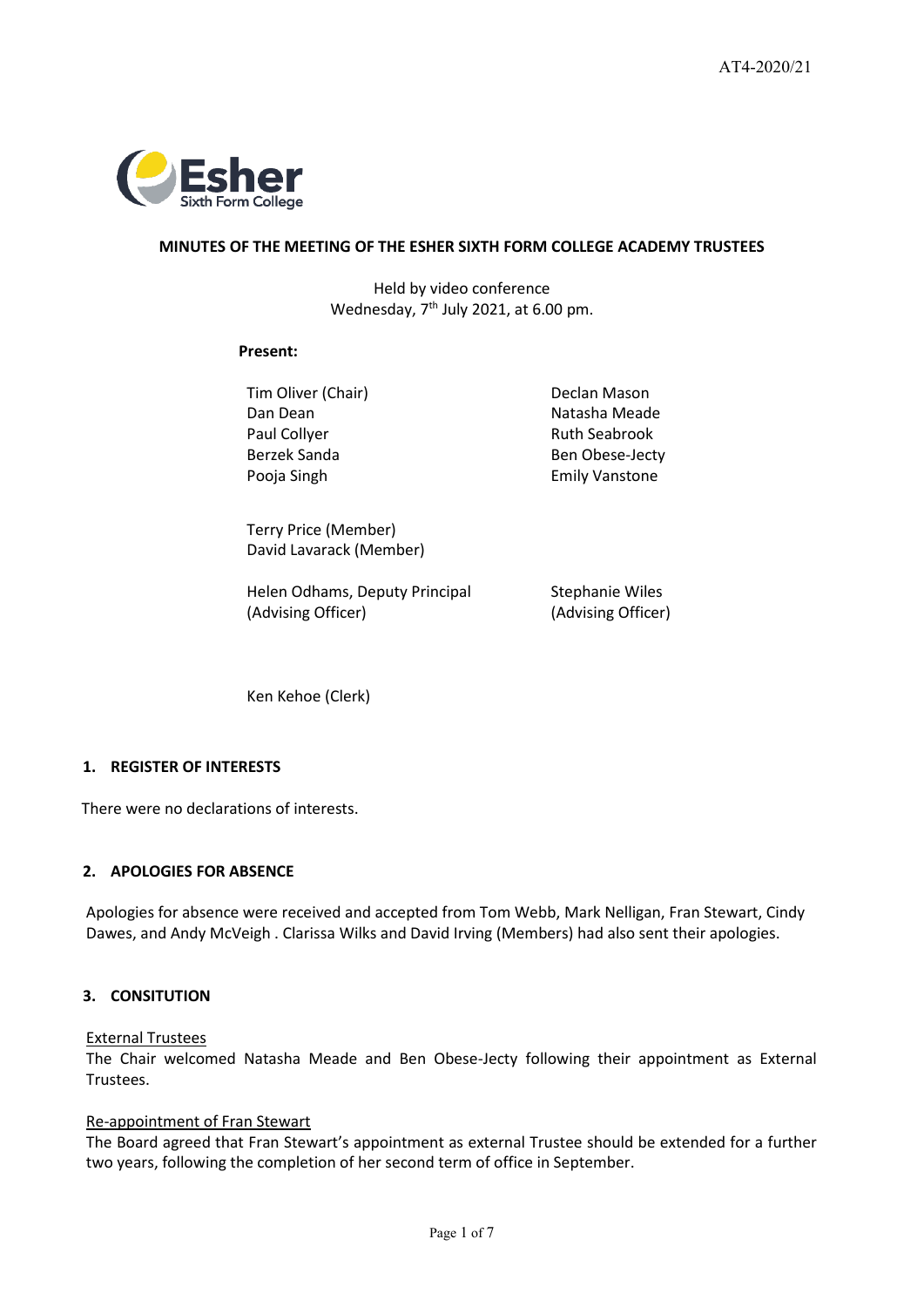# Student Trustees

The Chair welcomed Pooja Singh and Emily Vanstone to their first Board meeting as the new Student Trustees.

# Chairs of Committees and Committee Memberships

Ruth Seabrook and Mark Nelligan had agreed to take on the roles of Chairs of the Quality and Standards, and Audit Committees respectively; the Board agreed their appointments.

The Board also agreed that Mark Nelligan should move from Quality and Standards Committee to the Audit Committee.

The Board agreed that, in amending the Committee Memberships, the Clerk should take account of the need to allow Trustees to experience different committees.

**ACTION:** Clerks to amend committee memberships.

#### Schedule of Meetings 2021/22

The Board agreed the schedule, subject to the Clerks confirming some dates.

**ACTION:** Clerks to confirm dates on schedule.

### **4. MINUTES OF THE LAST MEETING**

The Board approved the minutes of the Board of Trustee meeting of Wednesday 24<sup>th</sup> March 2021.

### **5. MATTERS ARISING**

The Board reviewed the matters arising:

**AT3-001** The Clerk to circulate a Written Resolution to existing Members to appoint Paul Collyer and David Irving as new Members. **Done.**

**AT3-002** The Director of Finance and Estates to inform the Chair of the Finance and Estates committee when the results of the new build bid were known. **Done.**

**AT3-003** The Principal to provide an update on teacher recruitment at the July meeting. **This was covered in the Principal's update.**

**AT3-004** The Chair of the Board of Trustees to raise the definition of step sibling with the Director of Children's Services at Surrey County Council. **Done**

**AT3-005** Clerk to add individual, oral updates from LINK Trustees to future Board Agenda. **This was covered later in the agenda.**

**AT3-006** Clerk to circulate a note to Trustees inviting volunteers for the role of Safeguarding Link Trustee. **Done.** 

**AT3-007** The Principal and the Director of Finance and Estates should consider options and develop a proposal for an additional payment to staff. **Done.**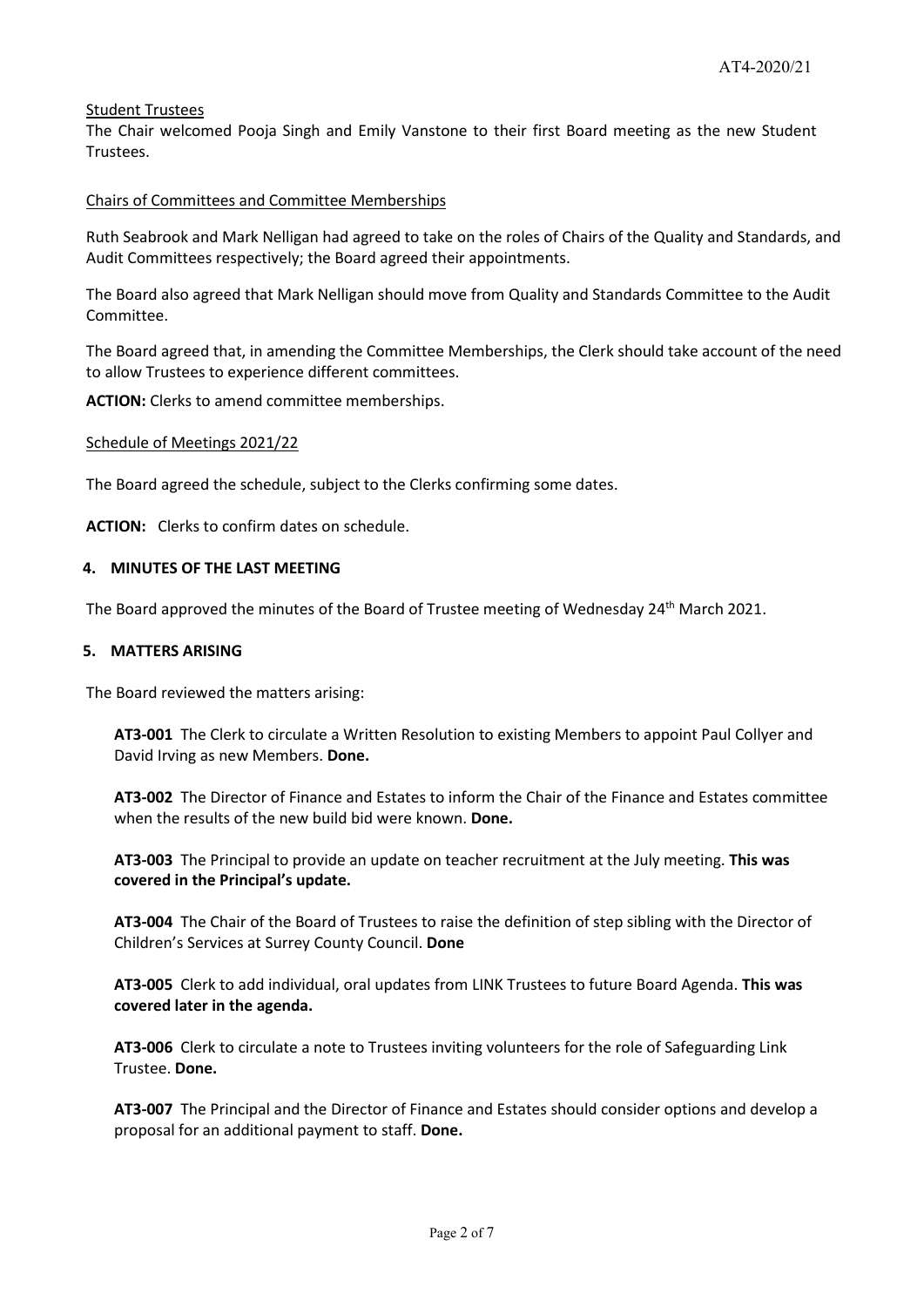**AT3-008** Chair and Chair of Finance and Estates to use powers delegated by the Board to make a decision on the proposal. **Done. The payment was made to staff at the end of June.**

**AT3-009** The Trustees to reflect on the operation of the Board over the last 12 months and to let the Clerk know of their conclusions. **This was covered later in the agenda.**

**AT3- 010** The Clerk to draw up a paper, in light of Trustee conclusions, on lessons learned from the COVID crisis for Board and committee operations for discussion at future Board meeting. **This was covered later in the agenda.**

# **6. PRINCIPAL'S REPORT**

The Principal informed the Board of the death of a 6.1 Student at the weekend. The College's procedures had been activated and teachers had been informed before the start of lessons. He expressed his thanks to the welfare staff for supporting students and staff at this difficult time.

The Principal updated the Board on the impact of COVID, noting that there had been an increase in infections over the last week. Over the previous three days, there had been 1 staff member positive with 11 isolating, and 10 students positive with 80 isolating. He noted that there had been new Government guidance issued for next term; there would be no masks, no distancing and no self-isolation but there was an expectation that the College would test all students at the start of term.

The session for prospective students had been held online, with a live Q&A session; this had been in line with other Sixth Form Colleges. There was inevitable uncertainty over enrolment, but there remained over 2000 live applications, 100 more than at this point last year.

The Principal was pleased to inform the Board that the College was fully staffed for next year.

The Deputy Principal updated the Board on the preparations to support current year 11 students joining the College and the students moving up to 6.2. She noted that Subject Study Guides had again been produced and that induction tasks were being prepared. The staff were also looking at how to run diagnostic assessments to identify the starting points of incoming students, given the diversity of their experiences over the past 18 months. There would be support for students that needed it in lessons and outside. The Deputy Principal noted that there had been a survey of 6.1 students to inform preparations for next year and that there had been over 700 responses. Each Department had the results for each subject.

The Deputy Principal also informed the Board that with OFSTED beginning inspections again from September, there would be a renewed focus on this in the new year.

The Principal also updated the Board on the process for awarding Teacher Assessed Grades, noting that the procedure for appealing results would be published the following day. He also highlighted the fantastic extension work that was being carried out across the College and particularly the Scholars' Programme, noting that Bath University had agreed to take this into account in their offers.

The Board thanked the Principal and Deputy Principal for their report.

# **7. STUDENT UNION REPORT**

The President and Vice President of the Student Union introduced their report, noting the work that the students had done on green issues, student welfare and equality, diversity and inclusion.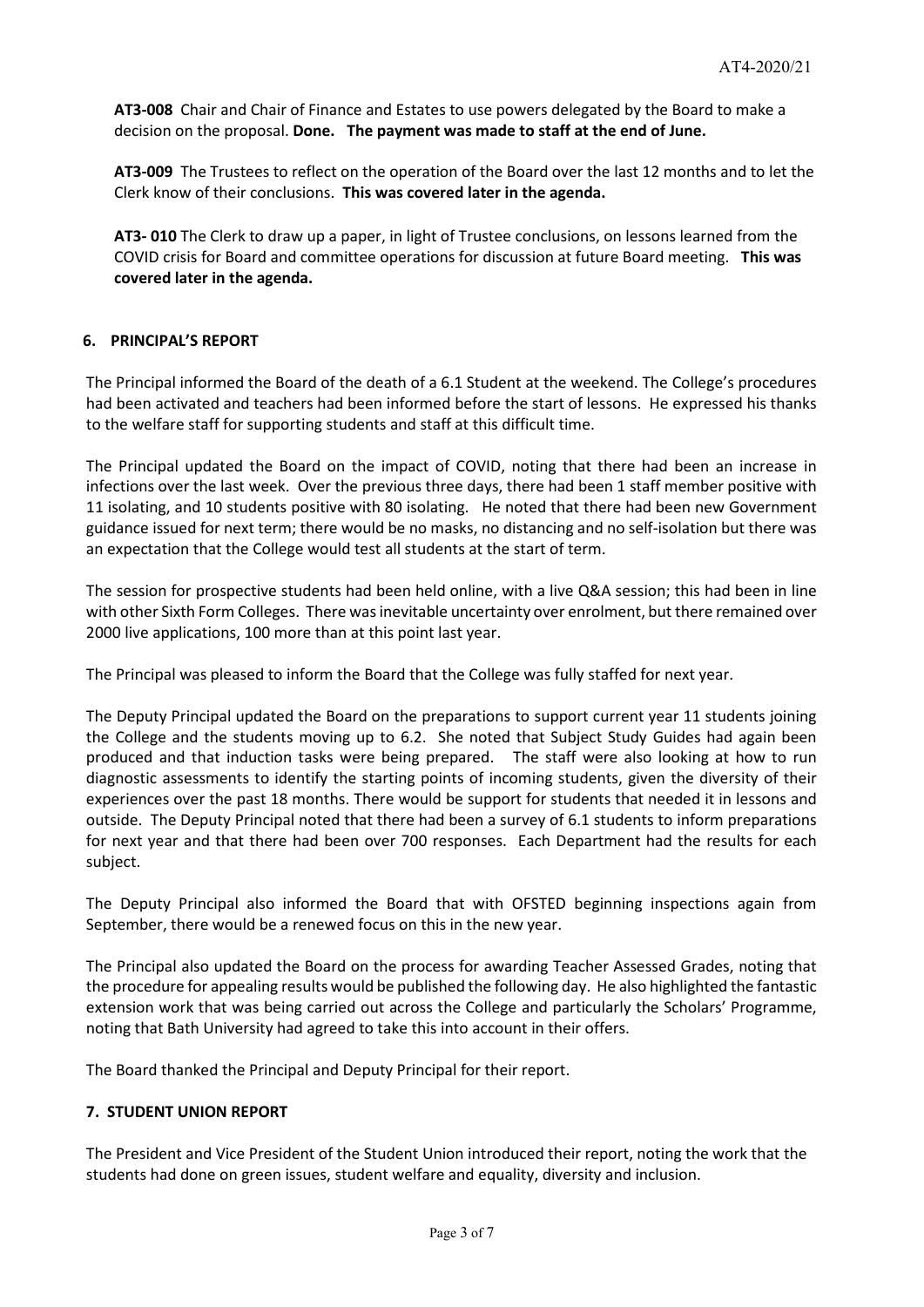The Chair thanked the Student Trustees for their Report, and for their work to support the health and wellbeing of students.

# **8. FINANCE REPORTS AND RATIFICATION OF BUDGET 2021/22**

The Director of Finance and Estates introduced the Management Accounts and Reports for April and May, noting that the Accounts had been considered and approved by the Finance and Estates Committee. In response to questions regarding the new construction projects, the Director informed the Board that:

- The groundworks for the new builds would commence over the summer, and that the scheduled completion date was Easter 2022. The new buildings were not scheduled to be opened, however, until Autumn 2022 so any delays would not have an impact;
- If the College caused delays, there would be costs but otherwise the projects were fixed price contracts;
- The new buildings would complete the Property Strategy and afterwards the College would move to a maintain and repair phase.

Turning to the Budget for 2021/22, the Director noted that this also had been considered by the Finance and Estates Committee and recommended to the Board for ratification. EBITDA was positive but declining across the period, reflecting increased inflationary pressures against uncertainty over funding levels. There was a new sensitivity table showing the impact of different assumptions on the budget position; this suggested the College's position was robust across the period.

The Board ratified the April and May Management Accounts and Reports, and the Budget for 2021/22.

# **9. REVIEW OF QUALITY IMPROVEMENT PLAN**

The Deputy Principal highlighted two key points from the QIP:

- Over 800 students had engaged over 3 days with online work-related learning; this was a fantastic result reflecting the hard work of the staff involved. The College had achieved the Gatsby benchmark of having more than 80% of students engage with job-related training;
- The work that had happened on staff development and the maintenance of staff well-being through INSET days, staff voice meetings and amendments to the timetable to allow space for the completion of the TAG process.

The Board thanked the Deputy Principal for her review.

# **10. HEALTH AND SAFETY REPORT**

The Board noted the Health and Safety Report.

# **11. DFE SCHOOL RESOURCE MANAGEMENT SELF-ASSESSMENT TOOL CHECKLIST**

The Director of Finance and Estates introduced the College's responses to the questions posed by the DfE resource management self-assessment tool kit, noting that the replies had had to be submitted in mid-April. There had been three minor items to be actioned and these would be completed as soon as workload scheduling allowed. Next year's responses would be put to the March Board.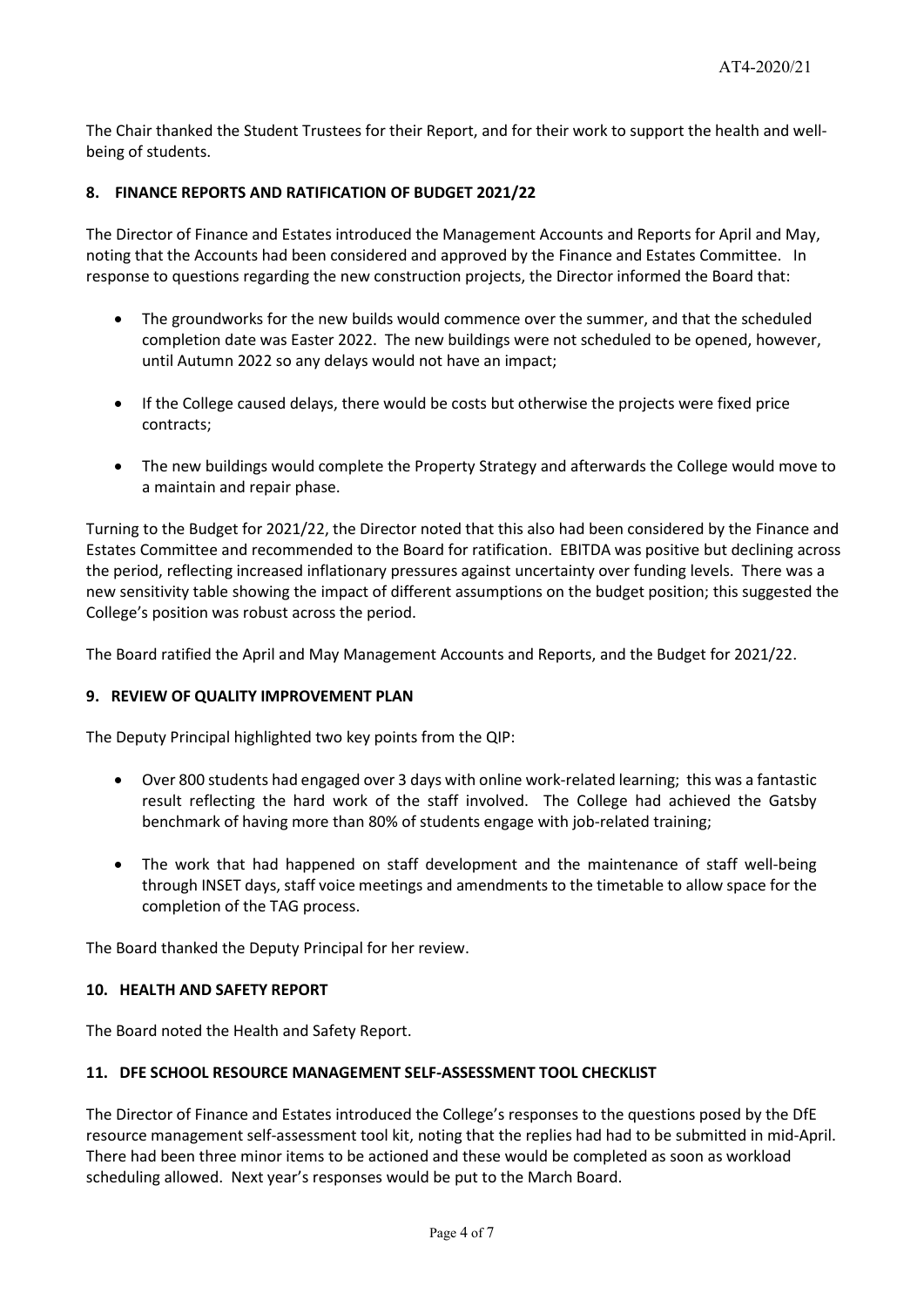The Board ratified the College's response and agreed that next year's responses should be considered at the March Board meeting.

**ACTION:** The Clerks and Director of Finance and Estates to schedule the 2022 DfE School Resource Management self-assessment checklist for March 2022 Board meeting.

### **12. LINK TRUSTEE REPORTS**

The Board agreed that Ben Obese-Jecty would become the Safeguarding Link Trustee.

Ruth Seabrook, EDI Link Trustee, updated the Board on the work that had been carried out to enhance equality, diversity and inclusion. This ranged from dialogue with an examination board about diversifying the reading lists, through training on unconscious bias, an active anti-racism group, to a Pizza Pride party that 30 students had attended.

The Chair thanked all the staff and students for the work that they were doing.

### **13. FUTURE OPERATIONS FOLLOWING COVID EXPERIENCE**

The Board discussed how the experience of Board and committee operations over the past 18 months should inform future operations. Trustees recognised that remote working made participation easier, while onsite meetings encouraged more collective working. It was also noted that hybrid working with some onsite and some Trustees working remotely could lead to the latter feeling excluded.

The Board agreed that, from September, Board meetings would be held onsite but that the Committee Chairs would have the discretion to hold meetings online if they judged that to be most helpful.

#### **14. REPORT BACK FROM COMMITTEES**

Audit – With the departure of the Chair of Audit, Ian Leigh, the Deputy Principal and the Director of Finance and Estates updated the Board on the work of the committee. The Deputy Principal noted that the committee had agreed the Strategic Risk Register for ratification by the Board.

The Board ratified the Strategic Risk Register and agreed that it should be put to Members at their AGM.

**ACTION:** Clerks to add the Strategic Risk Register to the agenda for the AGM.

The Director of Finance and Estates updated the Board on the results of the Internal Audit on Procurement and Purchasing, and GDPR Compliance.

The Advising Officers also highlighted the policies that had been approved by the Committee.

Finance and Estates - The Chair noted that the Finance Reports and Budget had been considered earlier but he drew the Board's attention to the costs of COVID to the College (£216k) , the decision to commit funding for the new construction projects (£1.68m) and the extra unexpected expenditure required for roof repairs (£41.5k).

The Board ratified the expenditure decisions.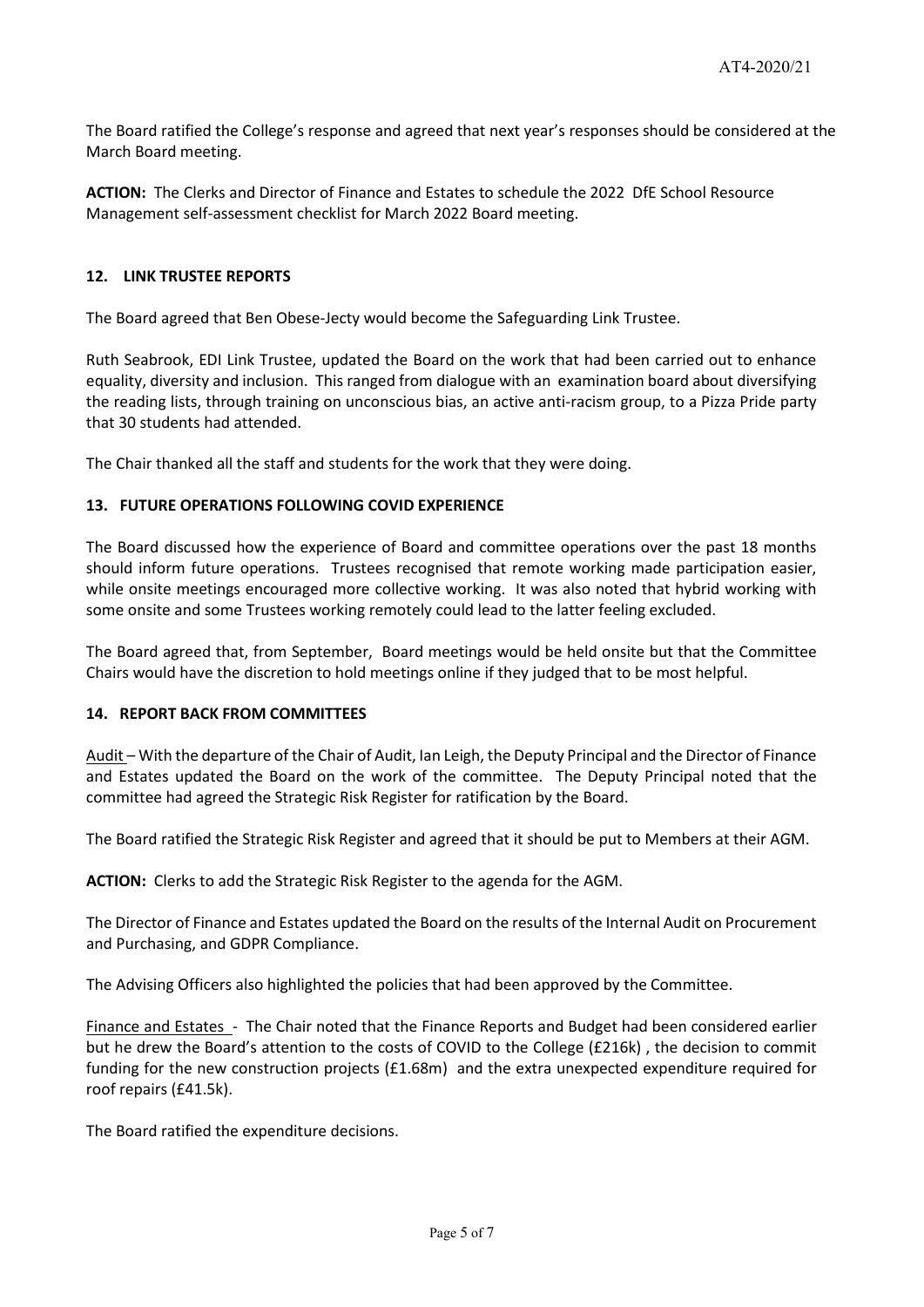Quality and Standards – With the departure of the Chair of Quality and Standards, the Deputy Principal noted that that the committee had focussed on how quality processes had adapted over the past year to reflect the different ways of working over the period. It had also considered the assessment processes, in particular given the need to develop Teacher Assessed Grades.

Strategy and Policy **–** The Chair noted that the key issues had already been covered elsewhere on the agenda.

### **15. ANY OTHER BUSINESS**

In response to a question, the Principal outlined the work that the College had undertaken to take lessons from its operations during COVID.

The Chair thanked the Principal, the Senior Leadership Team and all the staff for their work and resilience over the past eighteen months. It had been a phenomenal effort. The Board concurred.

### **16. DATE OF NEXT MEETING**

The date of the next meeting would be Wednesday 22<sup>nd</sup> September.

# *The meeting closed at 7.25pm Attendance was 67%.*

Signed………………………………………

Date………………………………………...

#### **SUMMARY OF ACTIONS**

| AT4-001 | Clerks to amend committee memberships.                                                                                                                        |
|---------|---------------------------------------------------------------------------------------------------------------------------------------------------------------|
| AT4-002 | Clerks to confirm dates on schedule.                                                                                                                          |
| AT4-003 | The Clerks and Director of Finance and Estates to schedule the 2022 DfE School<br>Resource Management self-assessment checklist for March 2022 Board meeting. |
| AT4-004 | Clerks to add the Strategic Risk Register to the agenda for the AGM.                                                                                          |